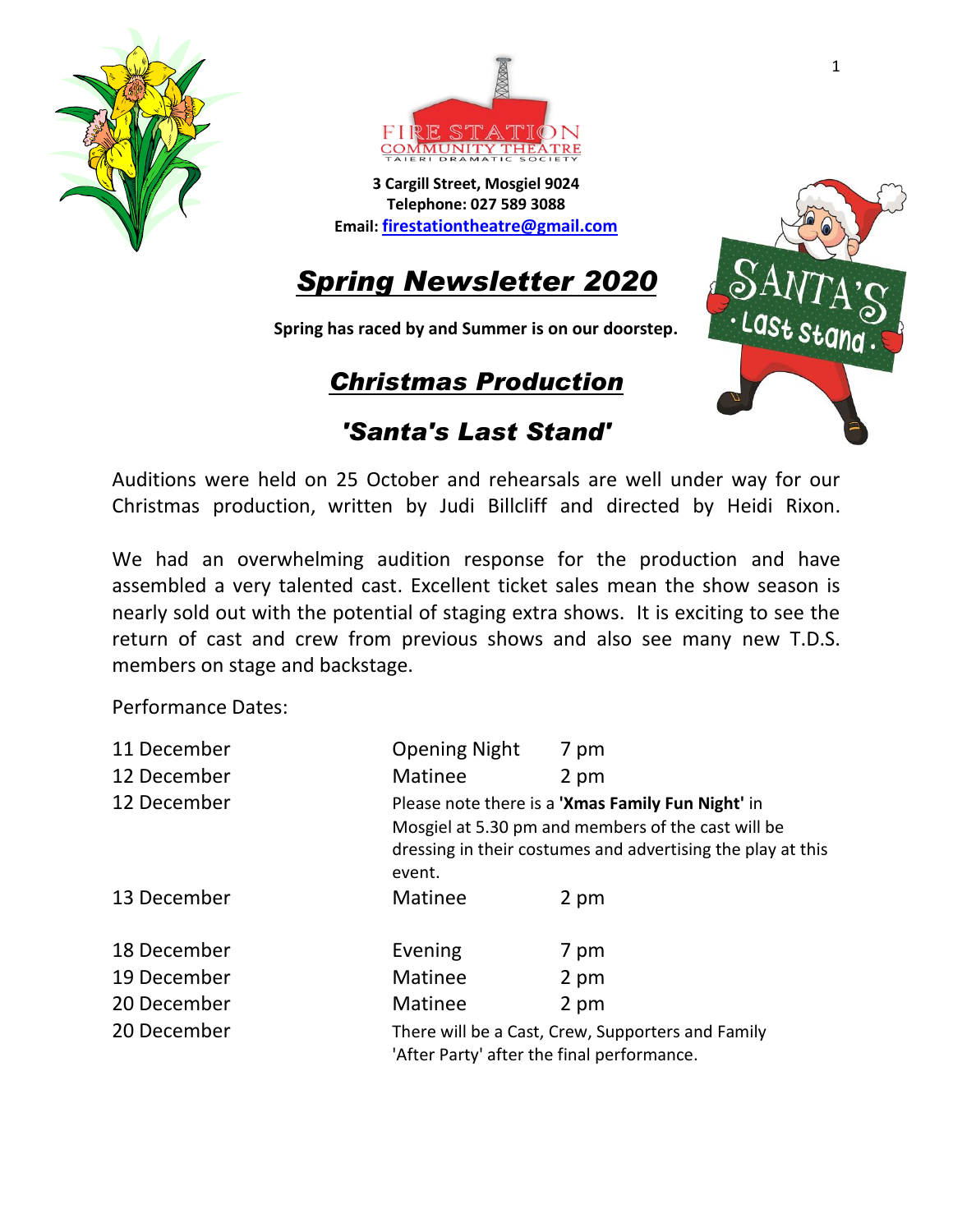**Tickets** are available online - www.firestationtheatre.co.nz/booking or from **Sitting Safe**, Factory Rd, Mosgiel (CASH ONLY). Enquiries: Phone 027 589 3088. Ticket prices: \$5.00 per seat.

# *48 Hour Theatre Challenge*



works. So we are planning to hold it again!

The Challenge is open to people aged 11 to 99 years. Each team or solo performer selects three prompts - these are placed in three hats and teams draw out a prompt from each hat. This provides the framework for their sketch to be written around. The prompts are -

- 1. **A convention** rules by which play is performed e.g. slow motion, split focus, flashback/flash forward, narration, freeze frame, soliloquy or spoken thought etc.
- 2. **A prop** (e.g. a piggy bank, hat, knife, flowers, trophy, walking stick etc).
- 3. **A quote** (e.g.' back in my day'. 'Is it a bird? Is it a plane?' etc).

A fourth hat for junior's with different quotes is also provided.

Further Information re dates and times etc will be sent out shortly. If you wish to register your interest or help with the organisation of the Challenge, please email the Theatre. **Email: [firestationtheatre@gmail.com](mailto:firestationtheatre@gmail.com)**





The Taieri Dramatic Society congratulate two of our members, Tabitha Littlejohn and Andrew Wilson on their success and excellent academic achievements. Tabitha who is on the T.D.S. Committee attends Taieri College. **Tabitha** was awarded **Proxime Accessit** and **Andrew** who attends Kavanagh College, was awarded **Dux.**

Tabitha and Andrew won numerous awards and both were awarded the prestigious University of Otago – Academic Excellence Entrance Scholarship.

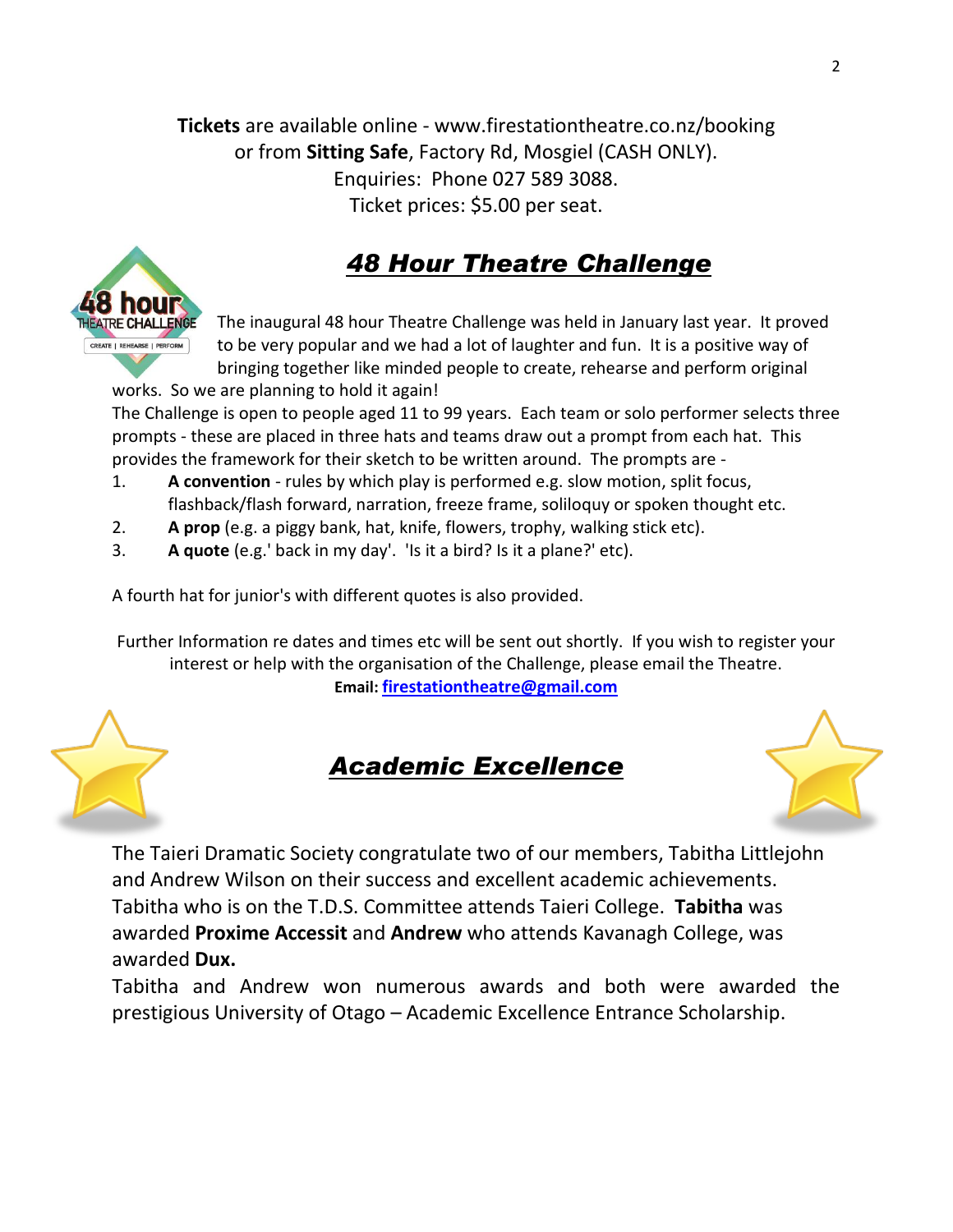

# *Awards Night - 22 December*

Our Awards evening for Anne-Marie Amende's OSTA for Best Supporting Female in a Play and Brian McCormack's Life Membership presentation will be held on the 22 December at the Fire Station Theatre. Details to follow.

## *Cable Cars and Custard*

Two readings of Geoff Smith's new play, '*Cable Cars and Custard'* were held on 10 October at 7.30pm and 11 October at 2pm. Thank you to everyone who supported these performances.

### *Programme for the New Year*

The full programme for 2021 is yet to be finalised by the Play Selection Committee.

# *New Production for 2021*

We are staging a new play,

## **'GONE TO SEED',**

*(a bittersweet comedy)* by Dunedin playwright, *Tim Hambleton.*

### **Production dates are 17 - 24 April 2021.**

To be staged at the Fire Station Theatre, Cargill St, Mosgiel. 9 actors are required, 5 women and 4 men all of about the 50-70 age group.

Auditions will be held at the Fire Station Theatre on 16 December. Please ring M: 027 7100 395 for further information and to arrange an audition time.

.



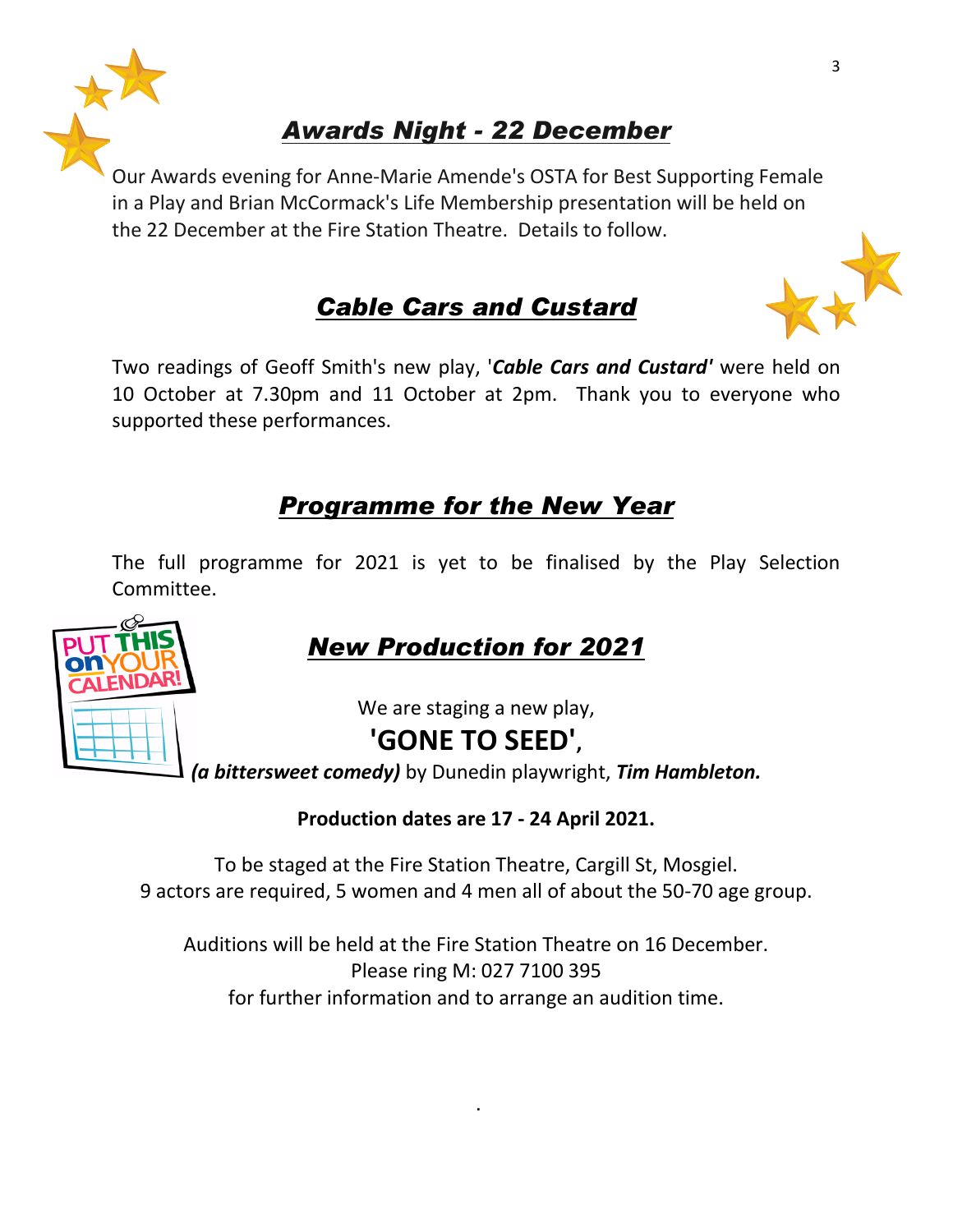#### **Gone To Seed -** *Synopsis*

*The action is set in the church hall, present day. The story takes place over 5 months in total. Each month there is a garden club meeting.*

*Most of the action takes place in the church hall, but there is also a Minister's office adjacent.*

*The gardening club meets monthly in a church hall and is losing members due to old age, illness or accident. It is also in financial difficulties and needs to come up with a source of revenue to pay some unforeseen costs. It comes up with an innovative fundraising solution but the unpleasant local church Minister is determined to see the club gone from the hall. Once he has a whiff of some impropriety by the members, he engages a detective to investigate in the hope of providing him with enough dirt to expel the club.*

*The detective, however, is inept and hopelessly out of his depth. He has completely misread the situation and as a result the Minister's plan backfires and he is forced to let the club continue using the hall. Meanwhile, local interest in the police investigation has given new life to the tired club and it is set to dramatically increase its membership, while two members of the club find a welcome friendship where they least expect it.*



## *Projector*

A Panasonic projector has been very generously donated to the Taieri Dramatic Society by Rachel Parmee & John Stevenson.



### *Reference Library*

Michael and Judy Spillane recently gave the Taieri Dramatic Society a play - 'Will's Twins' and a DVD of the play for our Reference Library. The play and accompanying DVD were gifted on behalf of playwright Pat Spillane. Pat has also very kindly waived any performance fee should in the future we wish to stage this play.





The Writer's Room weekly meetings will recommence next year.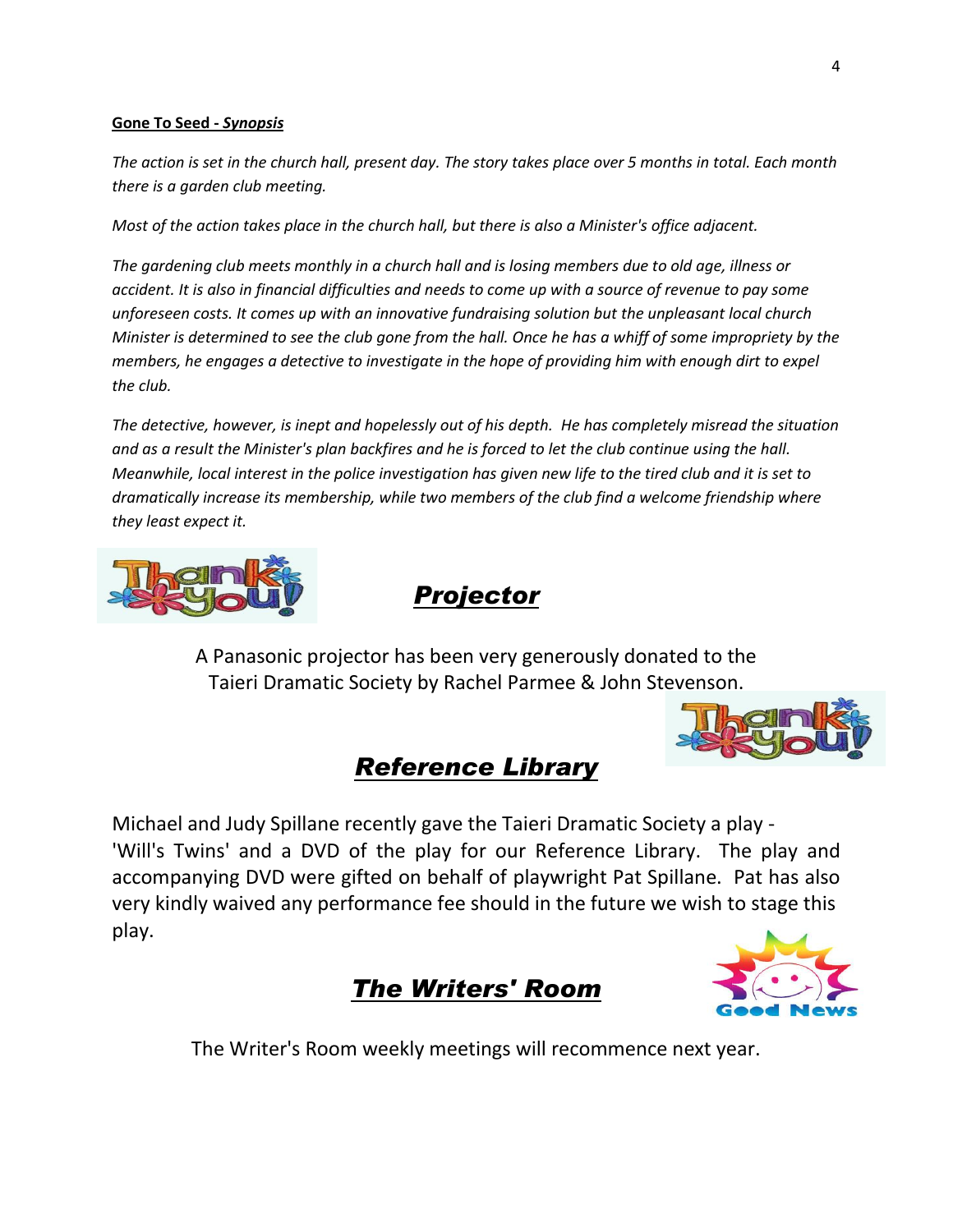

## *Theatre Hire*

We welcome hire of the Fire Station Theatre.

Should you wish to hire the Theatre, please telephone, Ian Chalmers M: 021 501 861.

### *Secretary Role*

Help<br>needed

We are looking for someone interested in taking on the role of Taieri Dramatic Society Secretary. If you can help, we would be very pleased to have your assistance.

## *Funding Grants*

We also would welcome someone to help with funding applications.

## *Committee*

**President** - Ian Chalmers | **Vice-President** - Geoff Smith **Secretary** - | **Treasurer** - Bernadette Hay

Matt Brennan | Rosemary Chalmers | Josh Finnie | Casey Griffiths | Zac Henry | Hans Van Leeuwen | Tabitha Littlejohn | Tim Pettengell | Martin van Raalte | Heidi Rixon | Jasmine Rixon | Judy Spillane | Christine Wilson |

**We welcome new members - Annual Membership \$10.00**

## *A.G.M*

The A.G.M will be held on Thursday, 4 February 2021 at 7 p.m. We look forward to your attendance and support.